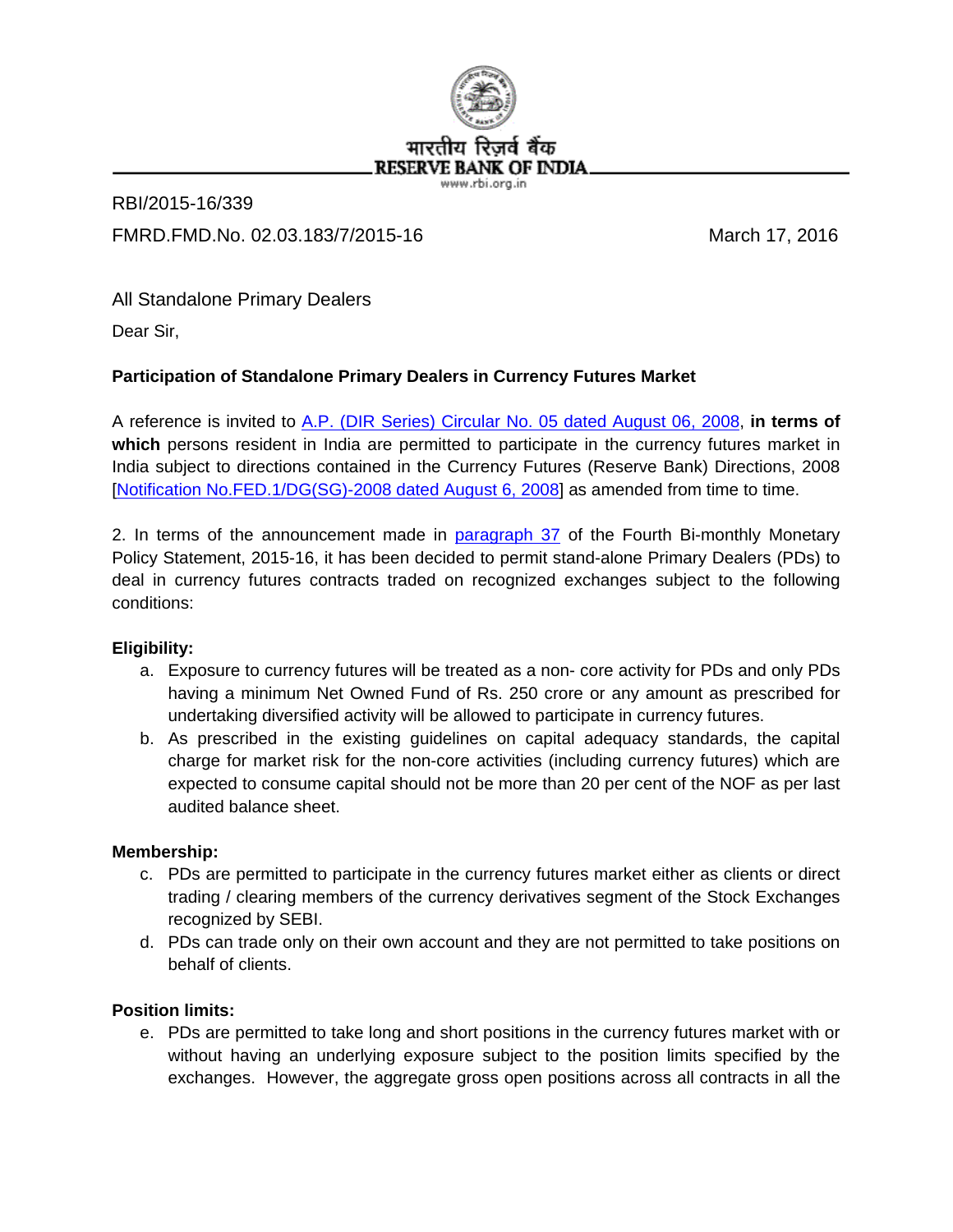stock exchanges in the respective currency pairs shall not exceed the limits as mentioned below:

| <b>Currency Pairs</b> | <b>Position Limits</b>                   |
|-----------------------|------------------------------------------|
| USD-INR               | all<br>open position across<br>Gross     |
|                       | contracts shall not exceed 15% of the    |
|                       | total open interest or USD 50 million,   |
|                       | whichever is higher.                     |
| EUR-INR               | open position across<br>all<br>Gross     |
|                       | contracts shall not exceed 15% of the    |
|                       | total open interest or EUR 25 million,   |
|                       | whichever is higher.                     |
| <b>GBP-INR</b>        | open position across<br>all<br>Gross     |
|                       | contracts shall not exceed 15% of the    |
|                       | total open interest or GBP 25 million,   |
|                       | whichever is higher.                     |
| <b>JPY-INR</b>        | all<br>open position across<br>Gross     |
|                       | contracts shall not exceed 15% of the    |
|                       | total open interest or JPY 1000 million, |
|                       | whichever is higher.                     |

#### **Risk Management:**

- f. PDs should lay down detailed guidelines on risk management including exposure, risk limits and reporting requirements with Board's approval for conduct of this activity and management of risks.
- g. PDs should put in place appropriate system to ensure strict adherence to the above prescribed position limits.
- h. PDs should maintain adequate infrastructure in terms of systems and manpower for participation in currency futures.

#### **General:**

- i. For capital adequacy purpose, PDs may adhere to the guidelines given in Annex to this circular and other instructions prescribed in the Master Circular on Capital Adequacy Standards and Risk Management Guidelines for Standalone Primary Dealers dated July 1, 2015 and as updated from time to time for providing capital charge for various risks arising from outstanding contracts.
- j. In case of failure to meet the obligations of Primary Dealership business in the Government securities market or any other violations leading to supervisory concern, the Reserve Bank reserves the right to impose restrictions or withdraw permission to deal in currency futures contracts.

The guidelines shall be effective from April 11, 2016

Yours faithfully,

(R. Subramanian) Chief General Manager